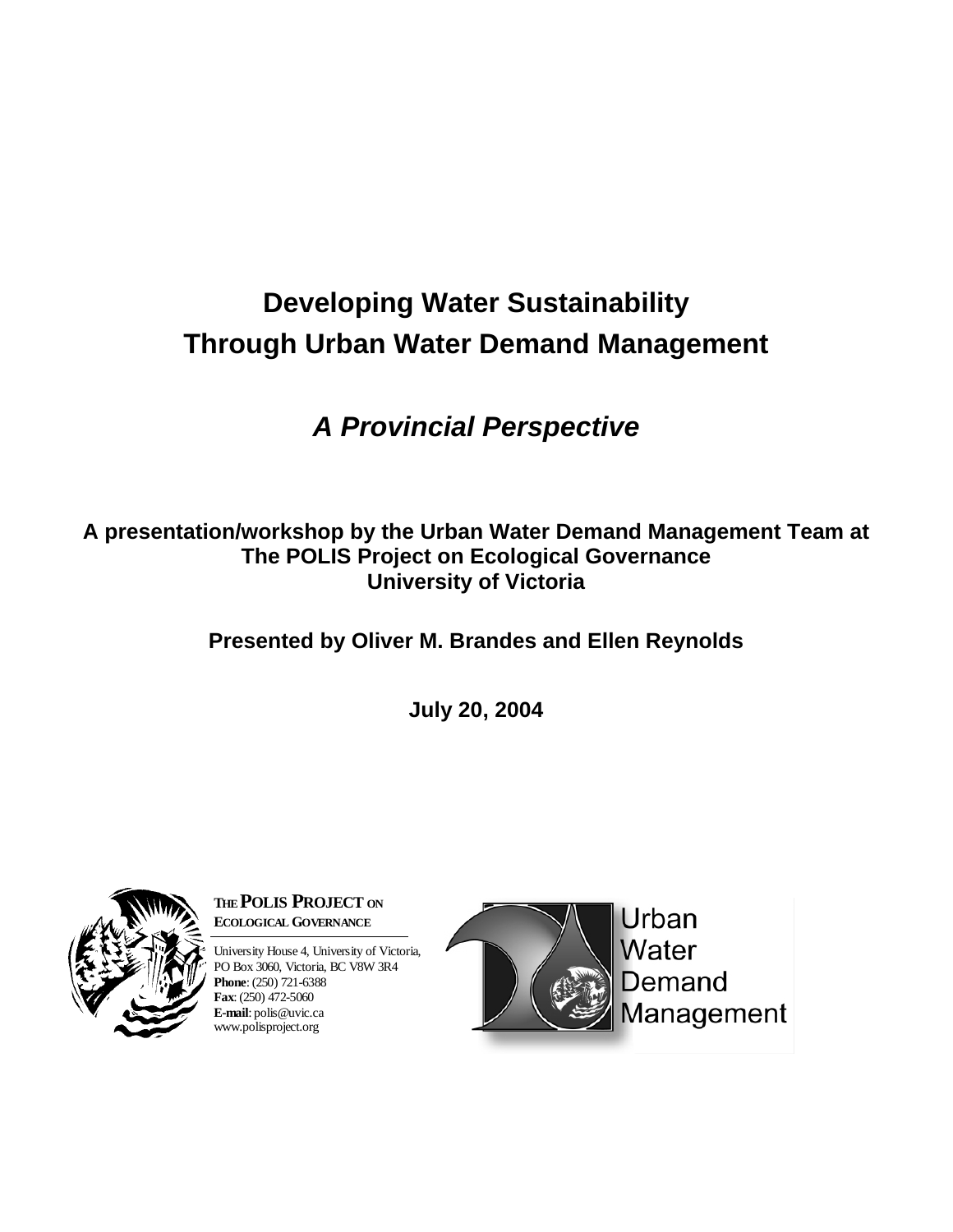## **Developing Water Sustainability Through Urban Water Demand Management**  *A Provincial Perspective*

## **Session Objectives:**

- 1. Expose BC government water managers and policy makers to our research.
- 2. Facilitate discussion about adopting proposed provincial action plans in BC.
- 3. Information exchange to assist in the development of a Canada-wide provincial backgrounder Developing Water Sustainability Through Urban Water Demand Management (to be released in 2005).
- 4. Promote collaboration and fit our ongoing research and advocacy into existing and future provincial tools and initiatives (i.e. Dealing with Drought Handbook; Water Balance Model; Water Bucket Web site etc.).

## **Agenda:**

- 1. 9:00-9:05 *Introduction and overview*
- 2. 9:05-9:50 *UWDM Future in Every Drop Presentation*
- 3. 9:50-10:00 *General questions and comments*
- 4. 10:00-10:05 *Quick stretch and coffee refill*
- 5. 10:05-10:35 '*Making the action plans work in BC' discussion*
	- $\triangleright$  See attached Action Plan Summary are there any significant gaps?
	- $\triangleright$  Which action plans are the most important and feasible?
	- $\triangleright$  Rank in order of timelines and do-ability.
- 6. 10:35-10:50 *Where do we go from here?*
	- $\triangleright$  Brainstorm on the first steps towards adopting priority action plans.
	- $\triangleright$  Which plans are underway and what is their current status in BC?
	- $\triangleright$  Who are the contacts/ associated organizations/ consultants?
	- $\triangleright$  What can we do to help the plans move forward?
	- $\triangleright$  Is it feasible to set up ongoing collaboration between the UWDM team and the BC government? If so, what format would work for you?

### 7. 10:50-11:00 *Final questions and feedback forms*

 $\triangleright$  Please take a few minutes to complete the feedback form and return it to us.

*Urban Water Demand Management The POLIS Project on Ecological Governance University of Victoria*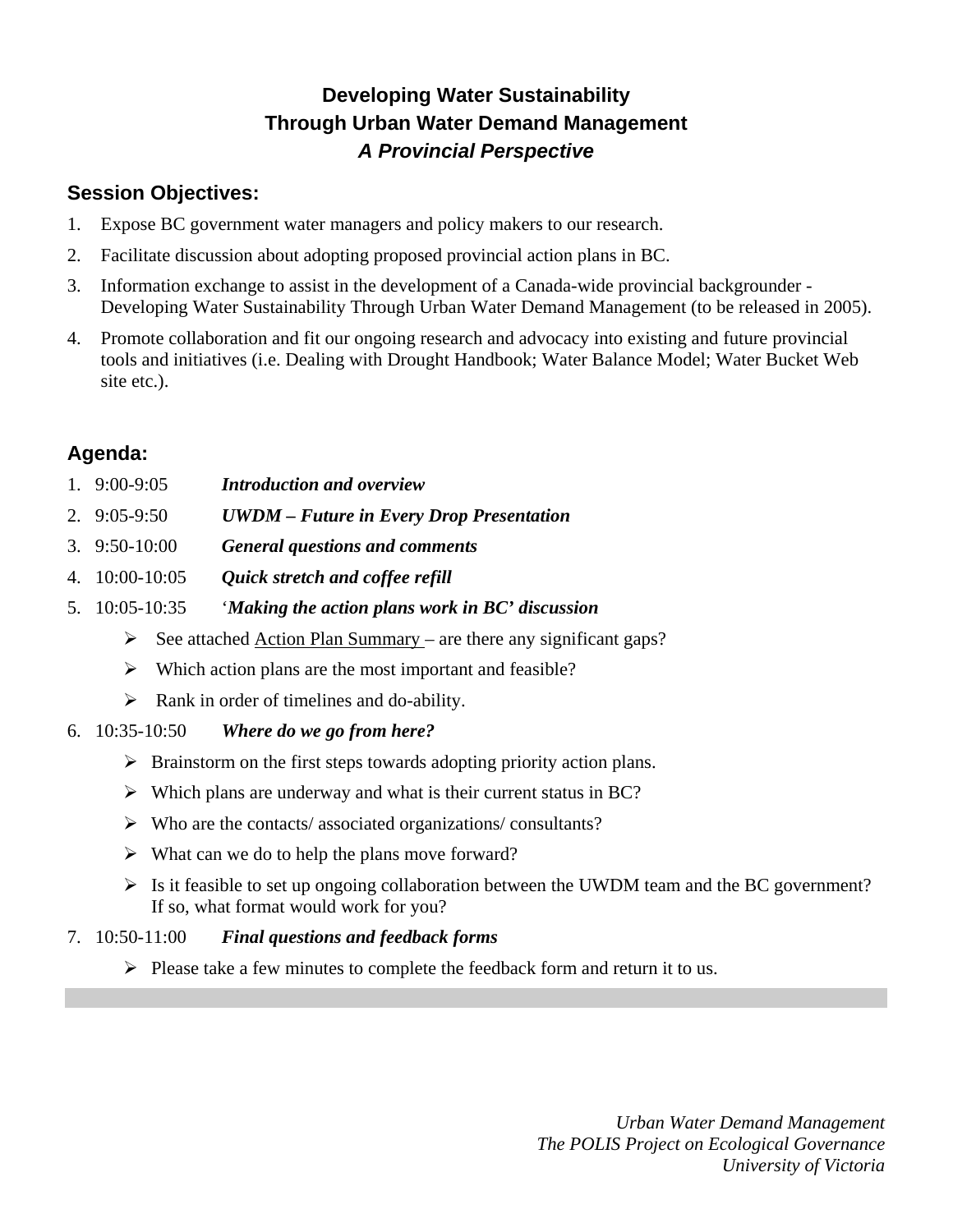### **Provincial Action Plan**

#### • *Review all subsidies to the water sector and link infrastructure funding to demand management*

Fiscal policies should reorient public funds away from infrastructure expansion and toward demand management programs. The provincial government can promote full-cost accounting for water utilities and ensure effective comprehensive conservation programs by reducing supply-side subsidies and promoting demand management programs directly. Linking infrastructure funding to demand management is a powerful lever of change and can be done by both federal and provincial governments.

#### • *Build capacity to implement demand management*

Develop permanent budgetary allocations for demand management staff, training, planning and implementation. Dedicating financial resources to demand management recognizes its importance and acknowledges that many DSM measures – education, promoting best practices, integrating new technologies and program evaluation – must be ongoing.

#### • *Initiate integrated planning for all watersheds and groundwater aquifers affected by urbanization*

By planning now, comprehensive long-term solutions can be developed.

#### • *Amend building and plumbing codes to require water-efficient fixtures in all new construction and renovations*

The benefits are not immediate; however, these amendments will ensure that the residential sector incorporates highefficiency infrastructure over time, dispersing costs and providing incentives for further conservation-based innovation.

#### • *Ensure suitable 'future proofing' is undertaken, such as metering and research and development of reuse and recycling opportunities*

'Future proofing' and investing in research and development will foster widespread and cost-effective implementation of appropriate technology as conditions and circumstances warrant and as new technologies emerge.

#### • *Create a water use efficiency task force to advise government on existing and emerging water management issues and to coordinate water conservation efforts*

This committee should include representation from all levels of government and diverse departments (such as environment, energy, municipal affairs, and public works), professional and industry associations, citizen groups and NGOs. This task force could promote institutional capacity to assess and implement provincial policies such as the 1998 Water Conservation Strategy for British Columbia.

#### • *Improve data standardization, collection analysis and availability*

Water use data collection and analysis must be improved to understand: the nature of end use, the health of source ecosystems, minimum flow requirements for ecosystems, and water and cost savings associated with conservation measures. Improving databases (through collaboration with relevant federal departments) and providing general water withdrawal statistics are necessary first steps to improve understanding of water use and the potential for conservation.

#### **Municipal Action Plan**

#### • *Create participatory decision-making and planning processes*

These processes may take many forms, such as citizen advisory committees or public forums, and are critical to ensuring that community values are expressed and citizens are engaged in finding innovative, long-term and sustainable solutions.

• *Determine local water supply availability, including anticipated impacts of climate change, and initiate longterm, integrated planning for water management*

Knowing the short-term (e.g. 10 year) and long-term (e.g. 100 year) water withdrawal limits and ecological water requirements is critical to water supply planning. Water providers must consider DSM as integral to planning and all opportunities to cost-effectively reduce demand must be investigated prior to expansion of supply-side infrastructure.

#### • *Develop permanent budgetary allocations for demand management staff, training, planning and implementation*

*Urban Water Demand Management The POLIS Project on Ecological Governance University of Victoria*